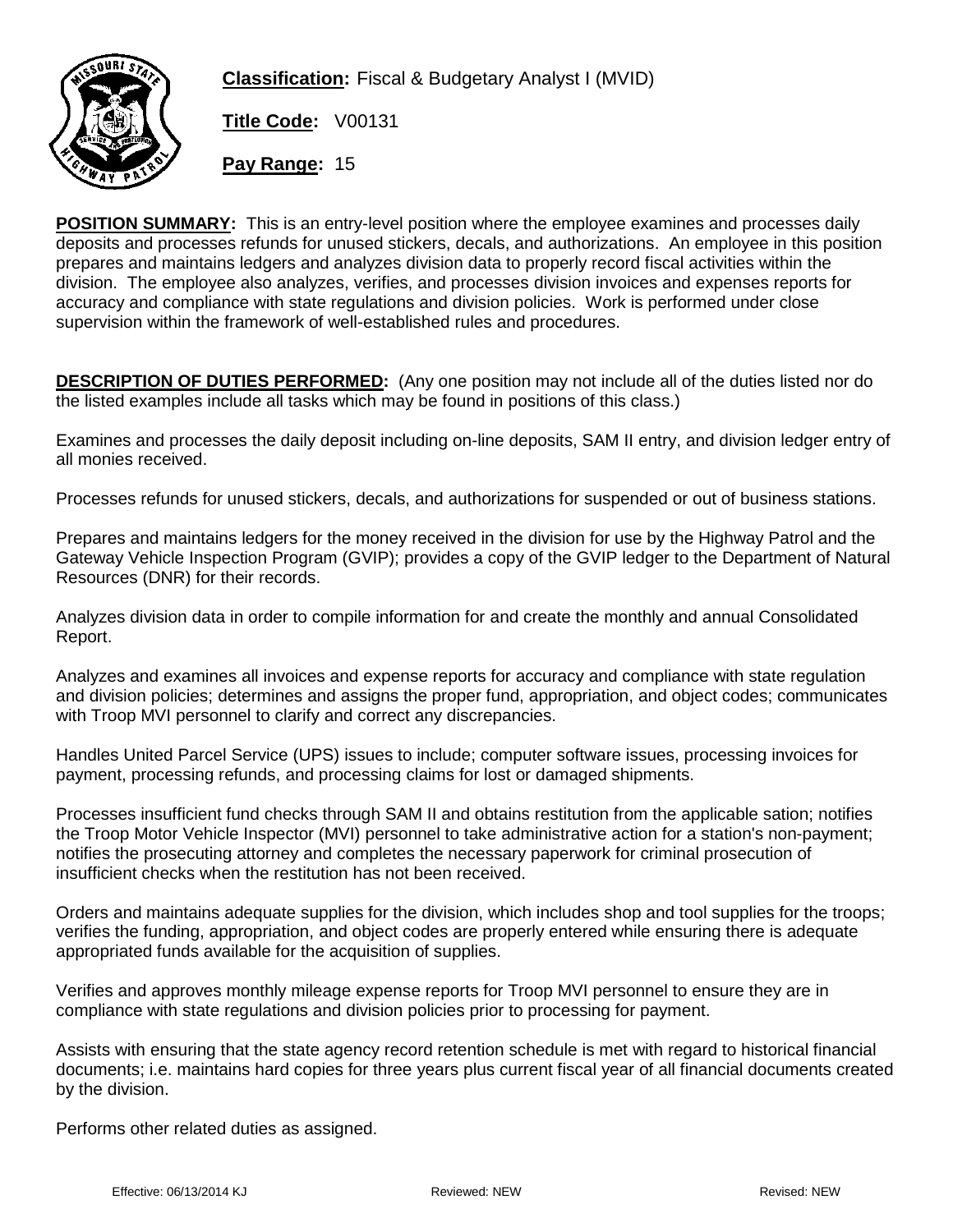Knowledge of Patrol policies and procedures governing agency fiscal procedures and fiscal records maintenance.

Knowledge of Microsoft Office software, to include Word and Excel.

Ability to develop complex formulas in Microsoft Excel to efficiently record and maintain fiscal activities.

Ability to apply general bookkeeping principles in the recording of appropriations and expenditures.

Ability to make computer entries in the SAM II on-line financial system.

Ability to make mathematical calculations with speed and accuracy.

Ability to maintain complex financial and clerical records and files.

Ability to verify documents produced and received, and takes proper steps to reconcile errors.

Ability to produce a high volume of work and meet predetermined deadlines.

Ability to organize and prioritize work effectively.

Ability to alphabetize, transport, file, and purge documents and records.

Skill in operating a calculator with a high degree of efficiency.

Ability to operate basic office equipment (e.g., typewriter, calculator, copier, personal computer, fax machine, telephone, printer, shredder, etc.).

Ability to communicate in English clearly and concisely, both orally and in writing.

Ability to work with material that may be of a sexual nature relating to criminal activity (e.g., written material, photographs, and/or verbal language, etc.).

Ability to establish and maintain harmonious working relations with other department employees and a variety of representatives from public and private agencies.

Ability to handle restricted and confidential information in a professional manner and maintain the information as such.

Ability to work hours as assigned.

**MINIMUM EXPERIENCE AND EDUCATION REQUIRED:** (The following represents the minimum qualifications used to accept applicants, provided that equivalent substitution will be permitted in case of deficiencies in either experience or education.)

Possession of a high school diploma or equivalent and three years of responsible office or clerical experience.

## **FLSA STATUS:** Non-Exempt